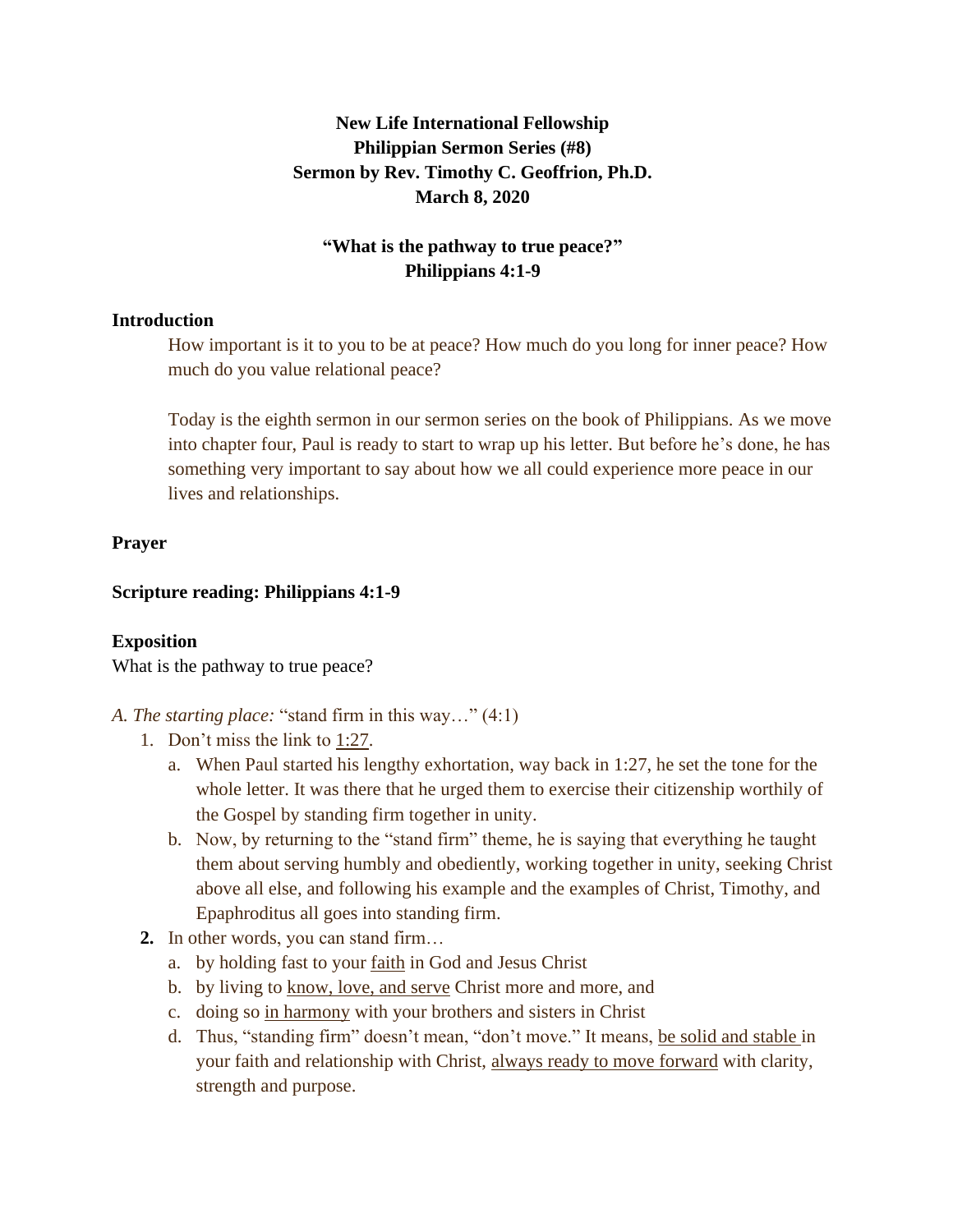- *B. Follow the path to relational peace*
	- 1. "I urge Euodia and Syntyche to be of the same mind in the Lord…" (4:2-3).
		- a. Again Paul builds on the theme of thinking "the one" or "the same" thing (See emphasis on mind in 1:7; 1: 9-11; Paul's example in 1:12-26; 2:5; Jesus' example in 2:6-8; and explicit teaching in 2:2-4.)
		- b. Paul asks a dear brother, his "true companion" ("Syzyge") to intervene to help them (4:3).
		- c. The two conflicting women, unable to resolve their differences to this point, are highly esteemed sisters in Christ: they struggled together with Paul in the work of the Gospel; they are considered among Paul's co-workers; and their names are in the book of life (4:3)
		- d. Conflicts among devoted Christians are as old as the Church itself. Paul does not tell us what they are supposed to think, but they are to agree. No doubt, reflecting on Christ and the Gospel mission would help, as can Syzyge. We are here to help each other, including mentally and spiritually. But as always, the foundation for hope, now and eternally, is God (their names are written in the book of life).
	- **2.** "Rejoice in the Lord always!" (4:4)
		- a. There is always cause for rejoicing when we focus on the Lord.
		- b. The more we count our blessings, the more joy we can bring into our relationships (as opposed to crankiness, critical spirits, negativity, etc.)
		- c. Illustration: Sharing consolations before praying at mealtime.
		- d. Point: Rejoicing is a spiritual practice, and needs to become a daily habit.
	- 3. "Let your gentleness (forbearance, consideration) be evident to all. The Lord is near" (4:5).
		- a. What he means by "near" is probably either that the Lord has almost returned or that he is in our midst.
		- b. But the main point is, if we want to have peace and harmony in our relationships, we need to gentle with one another.
		- c. Illustration: Hand signal my family makes when I'm being too intense or harsh. Helpful!

Motivation check: How much do you want relational peace? How much are you willing to work at it? How much are you willing to help a brother or sister find their way to peace when they can't get there on their own?

### *C. Follow the path to inner peace* (4:6-9)

- 1. Be anxious for nothing. (That is, "stop worrying so much.")
- 2. Instead, in everything, pray.
	- a. By prayer and supplication (petition), let your requests be known to God.
		- supplication means making specific requests
		- prayer, if it is different, may refer to whatever the Spirit prompts us to pray, such as groanings, fears, desire, longing, concern, and the like
	- b. … with thanksgiving.
		- Why?

• God wants us to pray with a positive mindset, rooted both in what God has already done through Christ and in our experience up until now, and it is rooted in faith for what we expect God to do. We can pray with thanksgiving, because we have counted our blessings, and because we have hope.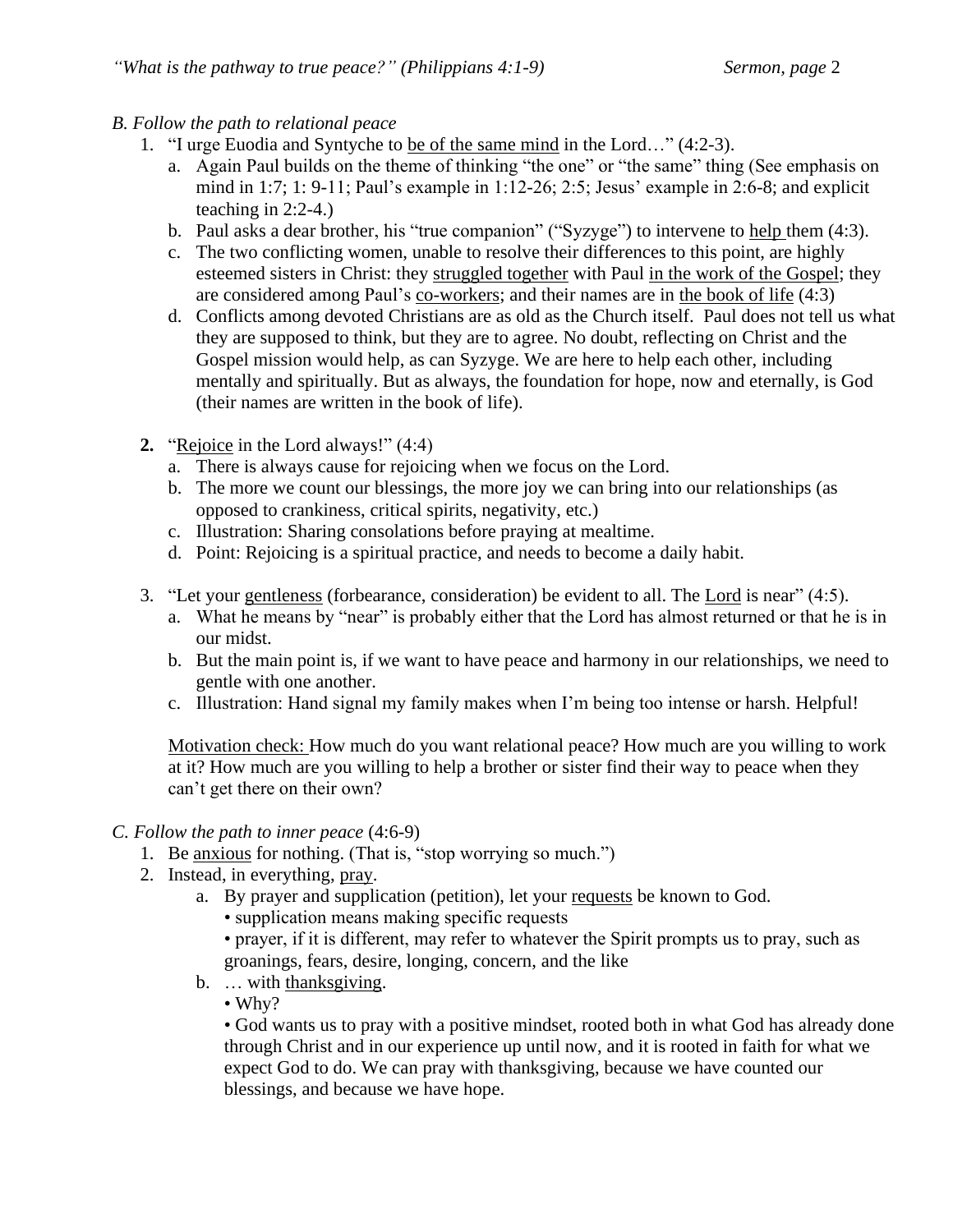- 3. The assurance, if we pray positively: the peace of God, which surpasses all understanding, will guard your hearts and minds in Christ Jesus.
	- a. What does God's peace guard our hearts and minds from? (the ravages of worry and anxiety? of doubt and fear? other?)

Illustration: Taking my son to the hospital and putting him into the hands of the doctor

- 4. In general, think positively (4:8-9).
	- a. think (meditate?) on whatever is true, honorable, just, pure, lovely, well-spoken of, excellent or praiseworthy.
- 5. Then, act positively.
	- a. Keep on doing whatever you learned, received, heard and have seen in Paul.
	- b. If you want to have more joy and peace, you need to be intentional about choosing your attitudes and your actions. It's really your responsibility.
- 6. The assurance:
	- a. If you think and act positively, imitating your spiritual teachers and models: the God of peace will be with you. Of course we know God is always with us, but it's also true that many times we can't feel his presence and we don't experience his peace.
	- b. In contrast to the eastern meditative tradition, Paul promises peace from focusing on God and the true, beautiful and good, not from removing all thoughts from one's mind (as peaceful as that might be).
	- c. Peace also comes from living a life that is godly, which is multi-dimensional: prayerful, moral, relational, and committed to Christ and the Gospel mission.

### **Conclusion**

The pathway way to true peace starts with an ever-deepening relationship with our Lord Jesus Christ. Then, it proceeds by way of working for relational peace and by trusting God with every concern, worry, and need. And so, with Paul, I urge you to do the following:

- Stand firm in the Lord.
- Seek relational peace for your relationships by focusing on what you have in common,
- by being gentle with one another, and by helping others to resolve their conflicts.
- Seek inner peace by making rejoicing a daily habit. Then, replace worry with prayer,
- positive thinking, and purposeful behavior as spiritual disciplines.

If you do these things, you will find much more peace (and joy) in your life.

### **Closing Prayer**

May the God of hope fill you with all joy and peace as you trust in him, so that you may overflow with hope by the power of the Holy Spirit. (Romans 15:13)